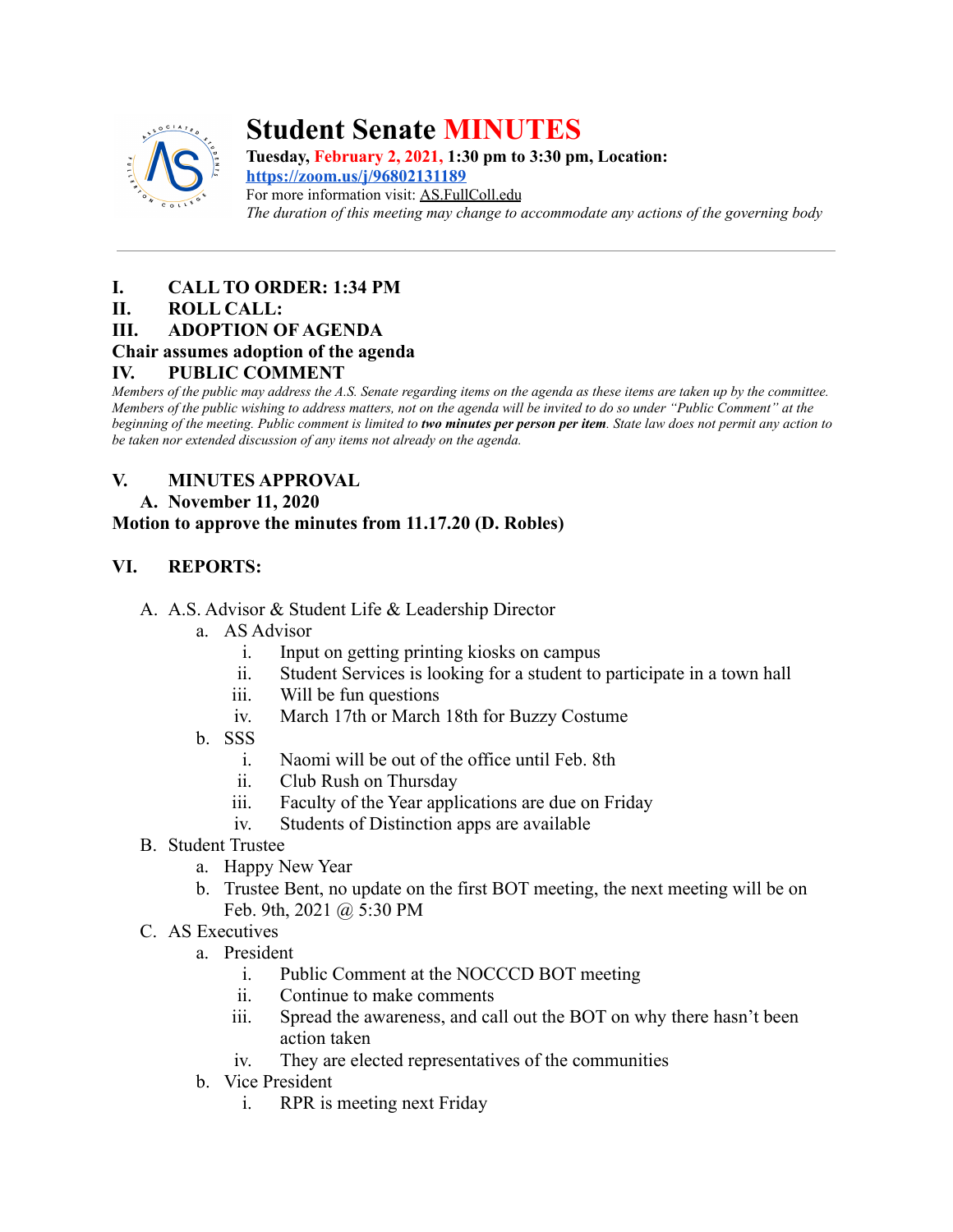- ii. LGBTQIA + resolution
- c. VP Finance
	- i. Finance will be meeting on the 2nd and 4th Tuesdays of the month
- d. VP Activities
	- i. Virtual club rush
	- ii. Movies for mental health, Feb. 19th, 2 pm-3:30
	- iii. Zoom Chella auditions
		- 1. The date for submissions is due on 02/28
		- 2. The event will be on March 12th from 4-6 PM
	- iv. Activities Standing Committee meeting on Wednesday
- e. VP Records
- D. Faculty Senate Liaison
	- a. Happy New Year and best wishes to a new semester
	- b. Faculty Senate Meeting @3:00 PM

# **VIII. STANDING COMMITTEE & TASK FORCE REPORTS:**

- A. Research, Planning, and Resolutions
- B. Finance Committee
- C. Judicial

*Motion to approve Kennedy DeVries and Urooj Naveed to the Judicial Committee. (M. DeVries)*

**Motion to approve Kennedy DeVries and Urooj Naveed to the Judicial Committee. (G. DeVries).**

# *Motion to approve the revisions to the governing documents. (G. DeVries)*

### *New Executive Officer*

*SECTION F. THE OFFICE OF THE VICE PRESIDENT OF PUBLIC RELATIONS*

- *1. The Vice-President of Public Relations shall chair the Communications Committee.*
- *2. The Vice-President of Public Relations shall be ex-officio of all Student Senate Subcommittees.*
- *3. The Vice-President of Public Relations shall oversee the publication of the A.S. newsletter and collaborate with the other Vice Presidents and President of the Student Senate in facilitating the production of the A.S. newsletter.*
- *4. The Vice-President of Public Relations shall have shared administrative access to the A.S. social media accounts.*
- *5. The Vice-President of Public Relations shall work with the Vice-President of Activities to help publicize upcoming A.S. events through social media and on campus.*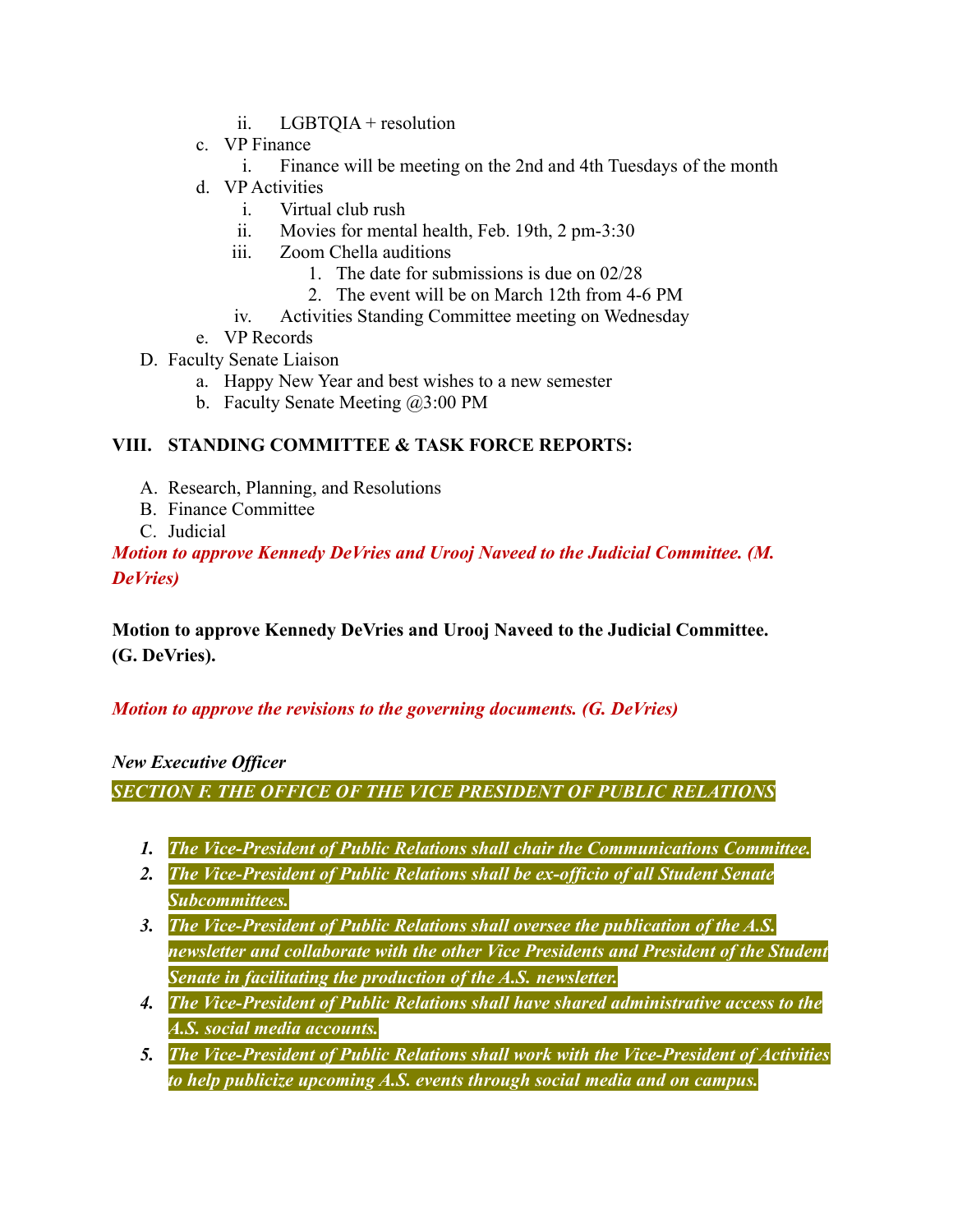- *6. The Vice-President of Public Relations shall work with Student Life and Leadership in order to help publicize Associated Students.*
- *7. The Vice-President of Public Relations shall perform other related duties delegated by the President of the Associated Students.*

*Revisions to the Office of the Vice President of Activities SECTION D. THE OFFICE OF THE VICE PRESIDENT OF ACTIVITIES*

- *1. The Vice-President of Activities shall chair the Activities Committee.*
- *2. The Vice-President of Activities shall be an ex-officio of all Student Senate Subcommittees.*
- *3. The Vice-President of Activities shall coordinate activities of the Student Senate.*
- *4. The Vice-President of Activities shall work with the Vice-President of Public Relations to help publicize upcoming A.S. events through social media and on campus.*
- *5. The Vice-President of Activities shall communicate with the Office of Communications and campus news outlets when necessary.*
- *6. The Vice-President of Activities shall collaborate with Student Life and Leadership to schedule all activities approved by the Activities Committee.*
- *7. The Vice-President of Activities shall communicate with clubs and coordinate joint events.*
- *8. The Vice-President of Activities shall perform other related duties delegated by the President of the Associated Students.*

*Revisions to The Office of the Vice President of Records*

*SECTION E. THE OFFICE OF THE VICE PRESIDENT OF RECORDS*

- *1. The Vice-President of Records shall chair the Judicial Committee.*
- *2. The Vice-President of Records shall be an ex-officio of all Student Senate Subcommittees.*
- *3. The Vice-President of Records shall take minutes for Student Senate meetings and Executive Council meetings.*
- *4. The Vice-President of Records shall distribute Student Senate minutes and supplemental information as needed to Senators at least twenty-four (24) hours in advance of the meeting.*
- *5. The Vice-President of Record shall work with the A.S. Administrative Assistant or Student Services Specialist to ensure that the minutes for meetings are updated on the A.S. website.*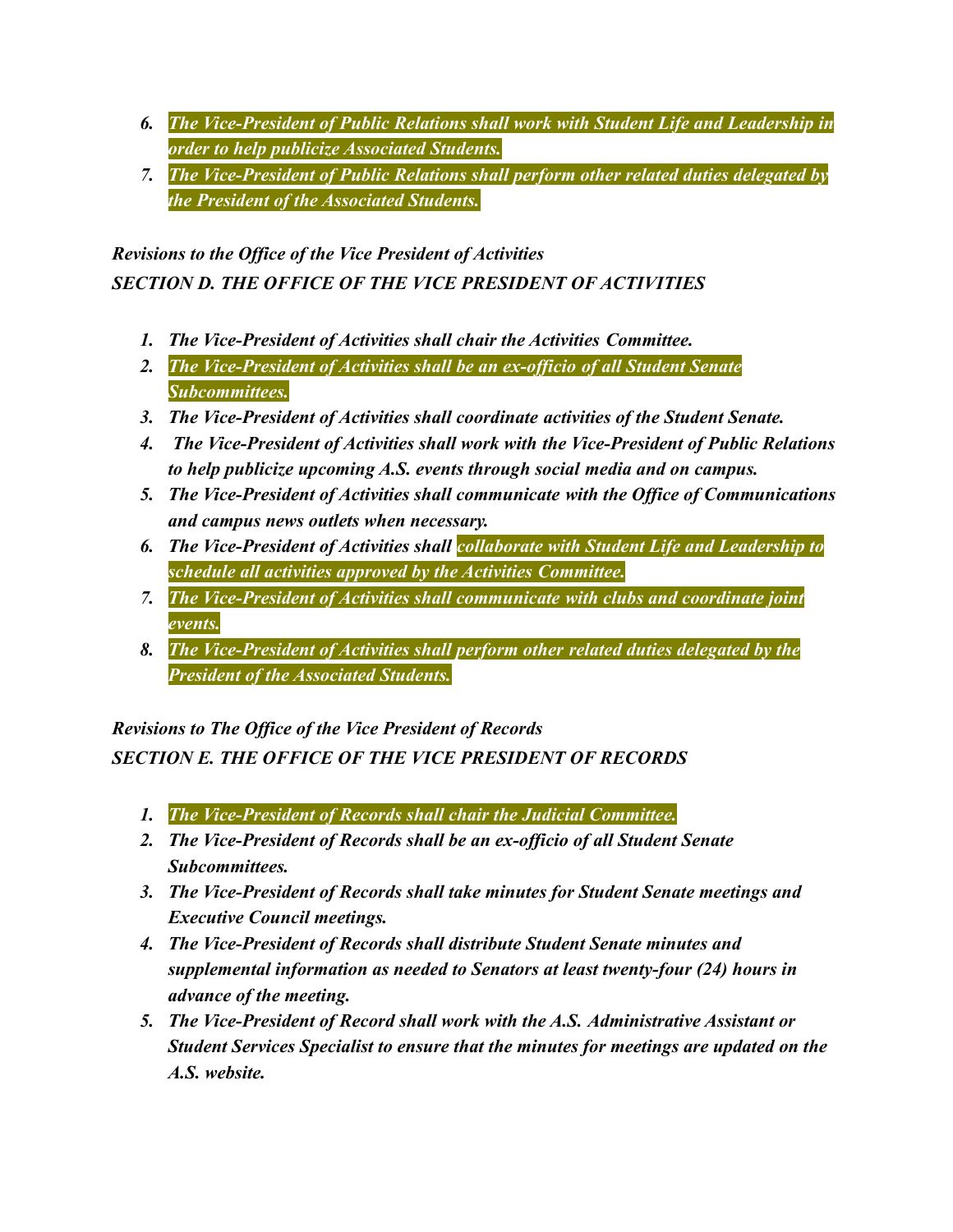- *6. The Vice-President of Records shall collect agendas and minutes from all Student Senate subcommittees.*
- *7. The Vice-President of Records shall perform other related duties as delegated by the President of the Associated Students.*

*Revision to Article VI Resignation, Recall, Ineligibility*

*Article VI Resignation, Recall, Ineligibility*

*Section B. Eligibility and Disqualification*

- *● The standards of eligibility or disqualification from office due to academic deficiencies shall be determined by the Administration of the College and set forth in the Bylaws of this Constitution. All Executive Officers, during the time for which they were elected, shall not hold office in any Campus Club.*
- D. Activities
- E. Elections
- F. A.S. Newsletter
- G. Constitution & By-Laws Revisions

# **IX. UNFINISHED BUSINESS**

- A. AS Benefits Presentation
	- a. Have an app that's dedicated to Fullerton College, it will entail all local businesses that are in the vicinity around Fullerton and local areas.

# **Motion to approve up to \$5,000 for A.S. Benefits. (M. DeVries)**

B. Meeting Protocols

# **X. NEW BUSINESS:**

A. Swearing in of Senators

# **Motion to appoint Ja'ren Kenyatta and Erin Lacorte as Student Senators (W. Cruz).**

- a. Ja'ren Kenyatta and Erin Lacorte were sown in as Student Senators.
- B. Letter to the NOCCCD Board
	- a. Recap of what happened following the events of 10.28.20
	- b. Two formal complaints were filed and accepted on 11/24/20
		- c. Wait to see the response of the Ad Hoc Committee

# **Motion to table the letter until after the report by the Ad hoc committee. (W. Cruz).**

# **The motion passes, the letter will be tabled till the publication of the letter.**

- C. Senator of the Month Winners
	- a. November Gareth Waughan

**Motion to extend the time by 10 minutes. (G. DeVries) The meeting will be adjourned at 3:37 PM**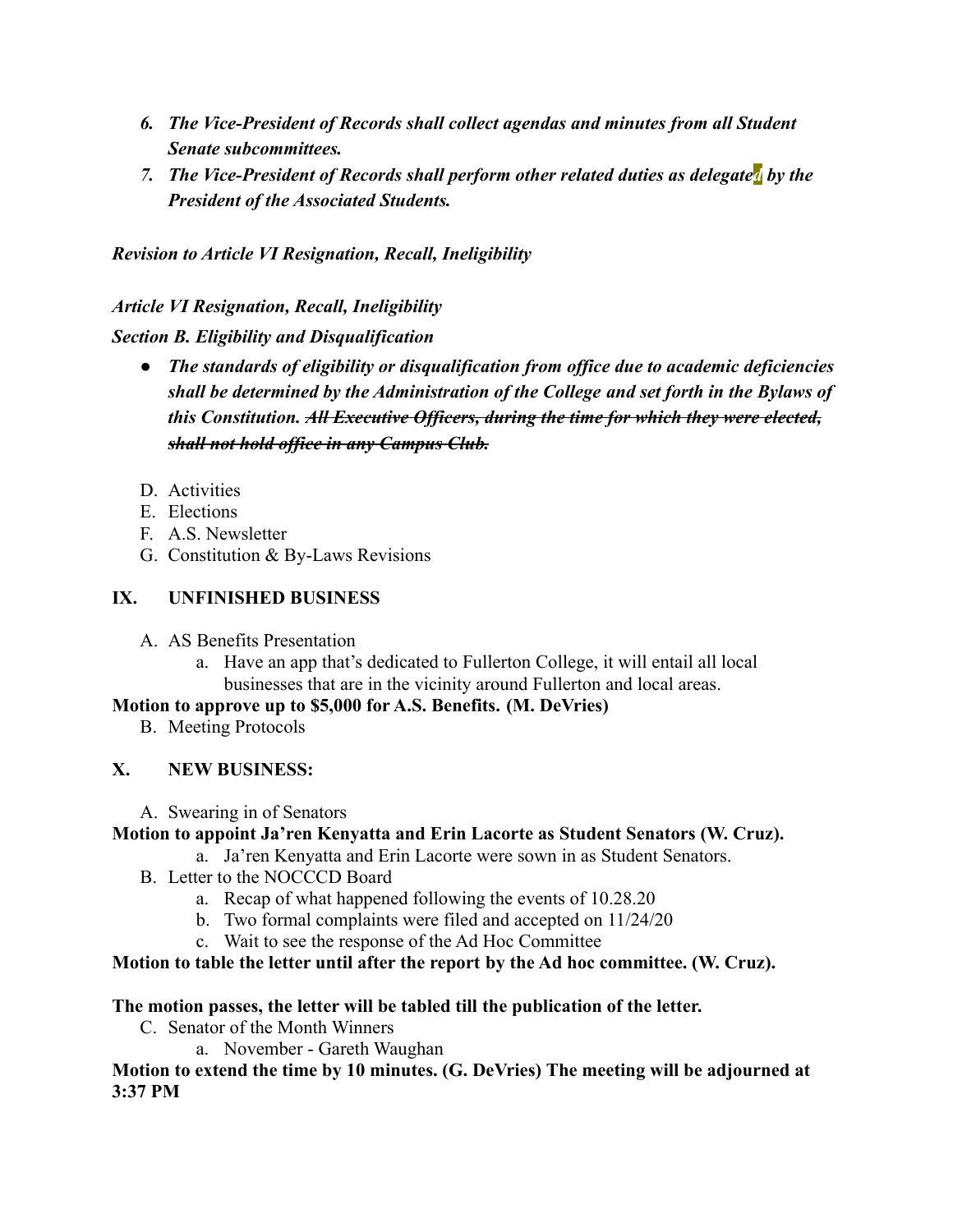- D. Chancellor Search Committee, Student Representative
	- a. The first meeting will be on Friday, Feb. 19th, 10 AM-2:30 PM
	- b. Reading applications online

# **Karla Lopez, Tina Cruz Motion to extend the time by 10 minutes. (G. DeVries.)**

E. Future Agenda Items

# **XI. ANNOUNCEMENTS**

### **XII. ADJOURNMENT: 3:43 PM**

| <b>Senator Name</b> | Motion to table the letter until after the report by the Ad hoc chancellor search<br>committee. (W. Cruz). | committee |
|---------------------|------------------------------------------------------------------------------------------------------------|-----------|
| Aquirre, Lucas      | yes                                                                                                        | tina      |
| Arpon, Malia        | no                                                                                                         | Karla     |
| Bender, Crystal     | abstain                                                                                                    | abstain   |
| Brewster, Sheree    | no                                                                                                         | tina      |
| Brito, Giselle      | abstain                                                                                                    | abstain   |
| DeVries, Grant      | yes                                                                                                        | tina      |
| DeVries, Kennedy    | yes                                                                                                        | abstain   |
| Farias, Alexandra   | yes                                                                                                        | tina      |
| Garavito, Emandra   | yes                                                                                                        | tina      |
| Garcia, Omar        | no                                                                                                         | Karla     |
| Hohbein, Cristian   | abstain                                                                                                    | abstain   |
| Kenyatta, Ja'ren    | no                                                                                                         | Karla     |
| Lacorte, Erin       | yes                                                                                                        | Karla     |
| Lee, Audrey         | abstain                                                                                                    | abstain   |
| Leong, Courtney     | abstain                                                                                                    | abstain   |
| Lopez, Karla        | yes                                                                                                        | tina      |
| Martin, Nikita      | yes                                                                                                        | tina      |
| Martin, Kyleen      | abstain                                                                                                    | abstain   |
| Naveed, Urooj       | yes                                                                                                        | Karla     |
| Razo, Daniel        | yes                                                                                                        | Karla     |
| Ritchie, Dwight     | abstain                                                                                                    | abstain   |